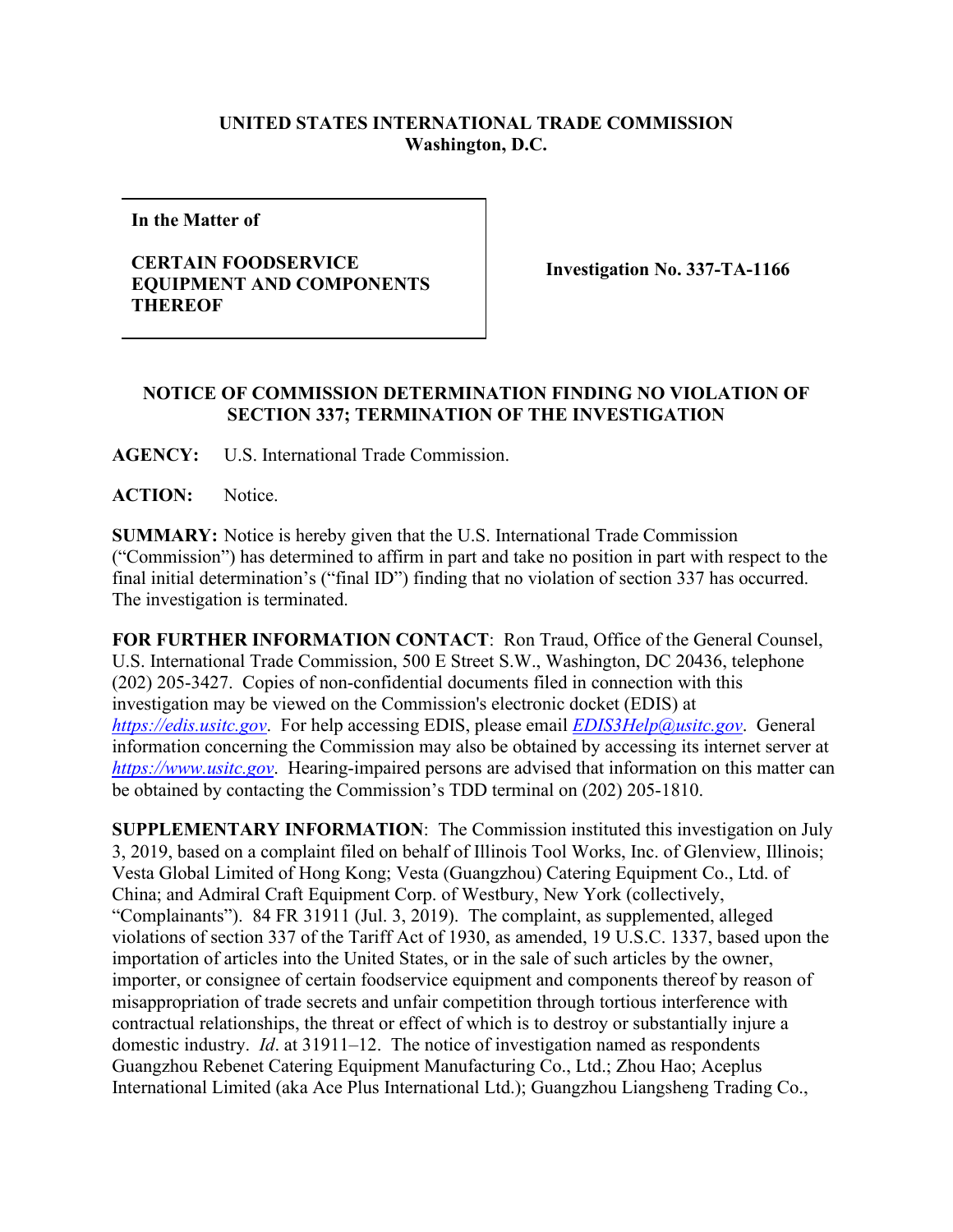Ltd.; and Zeng Zhaoliang, all of China. *Id*. at 31912. The Office of Unfair Import Investigations ("OUII") was also named as a party in this investigation. *Id*.

On July 9, 2020, Order No. 52 granted a motion for summary determination of no substantial injury to a domestic industry. The Commission determined to review Order No. 52, and on December 14, 2020, reversed the grant of summary determination.

On June 4, 2021, the Chief Administrative Law Judge ("CALJ") issued the final ID, which found that Respondents did not violate section 337, primarily based on Complainants' failure to establish a domestic industry. The final ID found that the Commission has *in rem* jurisdiction over the accused products, subject matter jurisdiction, and personal jurisdiction. ID at 99. The final ID also found that Respondents imported and sold the accused products in the United States. *Id*. The final ID further found that Respondents have misappropriated certain of Complainants' trade secrets in the manufacture of certain accused products, but that Complainants have not shown that Respondents tortiously interfered with contractual relationships. *Id.* The final ID additionally found that Complainants have not shown that the importation and sale of accused products has the threat or effect of destroying or substantially injuring a domestic industry.

The RD issued on June 10, 2021. The RD recommended that, if the Commission finds a violation of section 337, the Commission should issue a limited exclusion order having various durations for each of the various categories of accused products. RD at 10. The durations of the recommended exclusion orders range from 1–17 months from issuance. *Id.* at 10–11. The RD further recommended that a cease and desist order would not be necessary. *Id.* at 12. The RD additionally recommended that a bond of 1% of entered value be imposed during the period of Presidential review. The public interest was not delegated to the CALJ.

On June 21, 2021, Complainants, Respondents, and OUII filed petitions for review. On June 29, 2021, the parties filed responses to the petitions.

On August 4, 2021, the Commission determined to review in part the final ID and requested briefing from the parties on the issues under review. 86 FR 44054 (Aug. 11, 2021). In particular, the Commission determined to review the following: (1) the final ID's findings and conclusions as to the existence of a domestic industry and injury to a domestic industry; and (2) the final ID's findings and conclusions regarding the wrongful taking and use of the Bills of Materials Trade Secrets and the Custom Components and Mold Trade Secrets. *Id.* at 44054–55. The Commission also sought briefing from the parties, interested government agencies, and any other interested parties on remedy, public interest, and bonding. *Id.* at 44055.

On August 19, 2021, the parties filed their written submissions on the issues under review and on remedy, public interest, and bonding, and on August 26, 2021, the parties filed their reply submissions.

Having examined the record of this investigation, including the final ID, the petitions for review, the responses thereto, and the written submissions received in response to the Commission's request for briefing, the Commission finds that no violation of section 337 has occurred. More specifically, as explained in the accompanying opinion, the Commission affirms